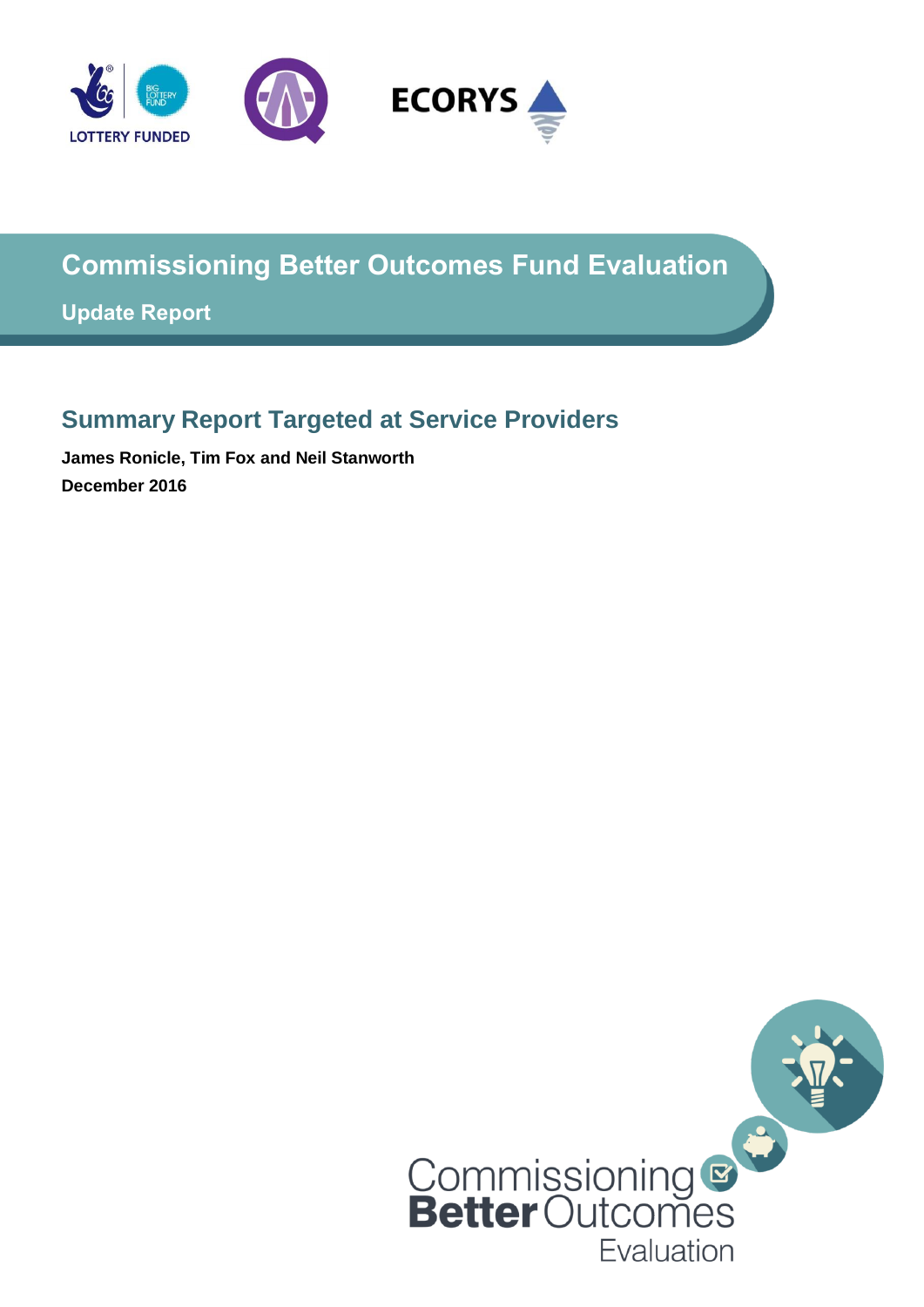## **Introduction**

This report provides a summary for service providers of the findings to date from the Commissioning Better Outcomes (CBO) Fund Evaluation undertaken by Ecorys UK in partnership with ATQ Consultants (ATQ), on behalf of the Big Lottery Fund (BLF). The report focuses on the key findings that are of relevance and interest for providers currently involved in, or interested in, social impact bonds (SIBs).

The CBO evaluation is focusing on the following three areas:

- Advantages and disadvantages of commissioning a service through a SIB model, the overall added value of using a SIB model and how this varies in different contexts;
- Challenges in developing SIBs and how these could be overcome; and
- The extent to which CBO has met its aim of growing the SIB market in order to enable more people, particularly those most in need, to lead fulfilling lives, in enriching places and as part of successful communities, as well as what more BLF and other stakeholders could do to meet this aim.

This report draws on the main findings from the following strands of the CBO evaluation:

- A literature review drawing together what is already known about SIBs;
- Stakeholder consultations with organisations centrally involved in the policy development, strategic development and operational delivery of SIBs in England;
- Surveys with investors, commissioners<sup>1</sup> and service providers<sup>2</sup> either involved in or very informed about the SIB agenda;
- In-depth reviews produced for the Ways to Wellness and Reconnections SIBs; and
- A case study report focussed on a potential SIB in North Somerset.

All of the reports listed above, and other reports produced as part of the CBO Fund evaluation, can be found on the Big Lottery Fund website: [https://www.biglotteryfund.org.uk/research/social](https://www.biglotteryfund.org.uk/research/social-investment/publications)[investment/publications.](https://www.biglotteryfund.org.uk/research/social-investment/publications)

The report includes the following sections:

- Summary of CBO Fund to date;
- Advantages of SIBs;
- Disadvantages of SIBs and challenges to their development;
- Other SIB observations: and
- Conclusions and recommendations.

<sup>&</sup>lt;sup>2</sup> A service provider is an organisation which is contracted or funded to deliver a service.



 $1$  A commissioner is an organisation which funds or contracts for delivery of a service.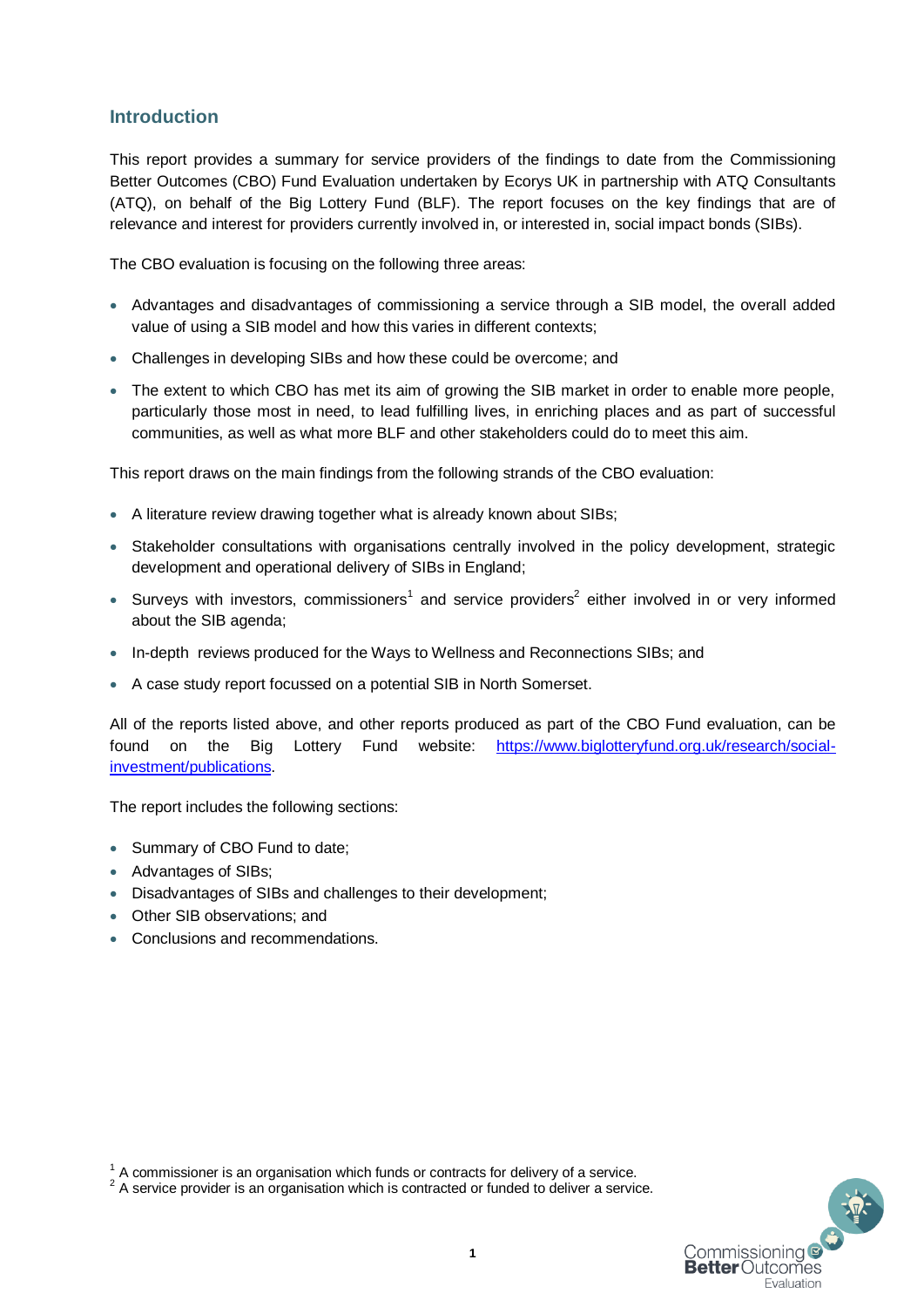It should be noted that this research is in its early stages and we have not yet collected sufficient evidence to conclude on the overall effectiveness of the SIB model or CBO Fund. Instead this summary report describes the early experiences of those developing SIBs; as well as the immediate, and potential future, advantages and disadvantages of the approach. Where possible we have compared the SIB approach with alternative commissioning models. This comparison is based on reflections by stakeholders on their prior experience of different models; however, in the future the evaluation will test different models through quasi-experimental counterfactual<sup>3</sup> approaches where possible.

### Policy context

A SIB is essentially a type of payment by results<sup>4</sup> (PbR) contract. Like other types of PbR, a commissioner (usually one or more public sector bodies) agrees to pay for outcomes<sup>5</sup> delivered by service providers, and unless those outcomes are achieved, the commissioner does not pay.

Where a SIB differs from a PbR contract is that the provider involved in a SIB does not use their own money to fund their services until they get paid – instead, money is raised from so-called 'social investors' who receive a return if the outcomes are achieved. And usually – though not always – the provider is paid up-front by a third party body which holds the contract, rather than holding the contract directly.

At present, there is not one accepted model of a SIB - beyond needing to involve payment for outcomes and that any working capital required should be raised from social investors. Those involved in outcomesbased commissioning such as Voluntary, Community and Social Enterprise (VCSE) organisations and social investors, are currently trying to innovate and develop new contractual and financial structures. Therefore, any attempts to constrain the definition of a SIB are likely to stifle such innovation, within a relatively new and developing area of contracting for services.

There is no definitive source on the number of active SIBs, but according to the Centre for SIBs, as of July 2016, 32 SIBs had been implemented in the UK to tackle a range of social issues, including: homelessness, youth unemployment and children in care. Four of the thirty two are part-funded by the  $CBO$  Fund $6$ 

## The role of providers in the SIB model

Providers are involved at the delivery end of the SIB model and provide the direct support to target beneficiaries. Providers who have been delivering services through a SIB in the UK include the YMCA, St Mungos, Action for Children and Dyslexia Action, as well as less well known providers including Nottingham Futures, Think Forward and the Ormiston Children and Families Trust. Target beneficiaries these providers have supported include: prisoners, young people Not in Education, Employment or Training (NEET), children on the edge of care, and rough sleepers.

The relationship between the commissioner and provider of services varies according to the structure of the SIB. For instance, there are SIBs which contain a single service provider, who is funded directly by the investor, who in turn receives outcome payments from the commissioner. Variants on this structure have been used to date in the Manchester SIB, where the provider is Action for Children, and the Birmingham and Cardiff SIBs, where the provider is Core Assets, with Bridges Ventures being the investor in all cases.



 $3$  A counterfactual is an estimate of what would have happened either a) without the intervention, or b) with an alternative intervention, to provide a comparator. A quasi-experimental design identifies a cohort with similar characteristics as to the cohort being support by the intervention (treatment group), and compares the outcomes achieved by the treatment group with those that did not receive the intervention (comparison group). See: [https://www.unicef-irc.org/publications/pdf/brief\\_8\\_quasi-experimental%20design\\_eng.pdf](https://www.unicef-irc.org/publications/pdf/brief_8_quasi-experimental%20design_eng.pdf)

<sup>&</sup>lt;sup>4</sup> Payment by Results is the practice of paying providers for delivering public services wholly or partly on the basis of results achieved.

<sup>&</sup>lt;sup>5</sup> An outcome is a result or change experienced by a person, family or community, for example improved parenting.

<sup>&</sup>lt;sup>6</sup> See: [https://data.gov.uk/sib\\_knowledge\\_box/home](https://data.gov.uk/sib_knowledge_box/home)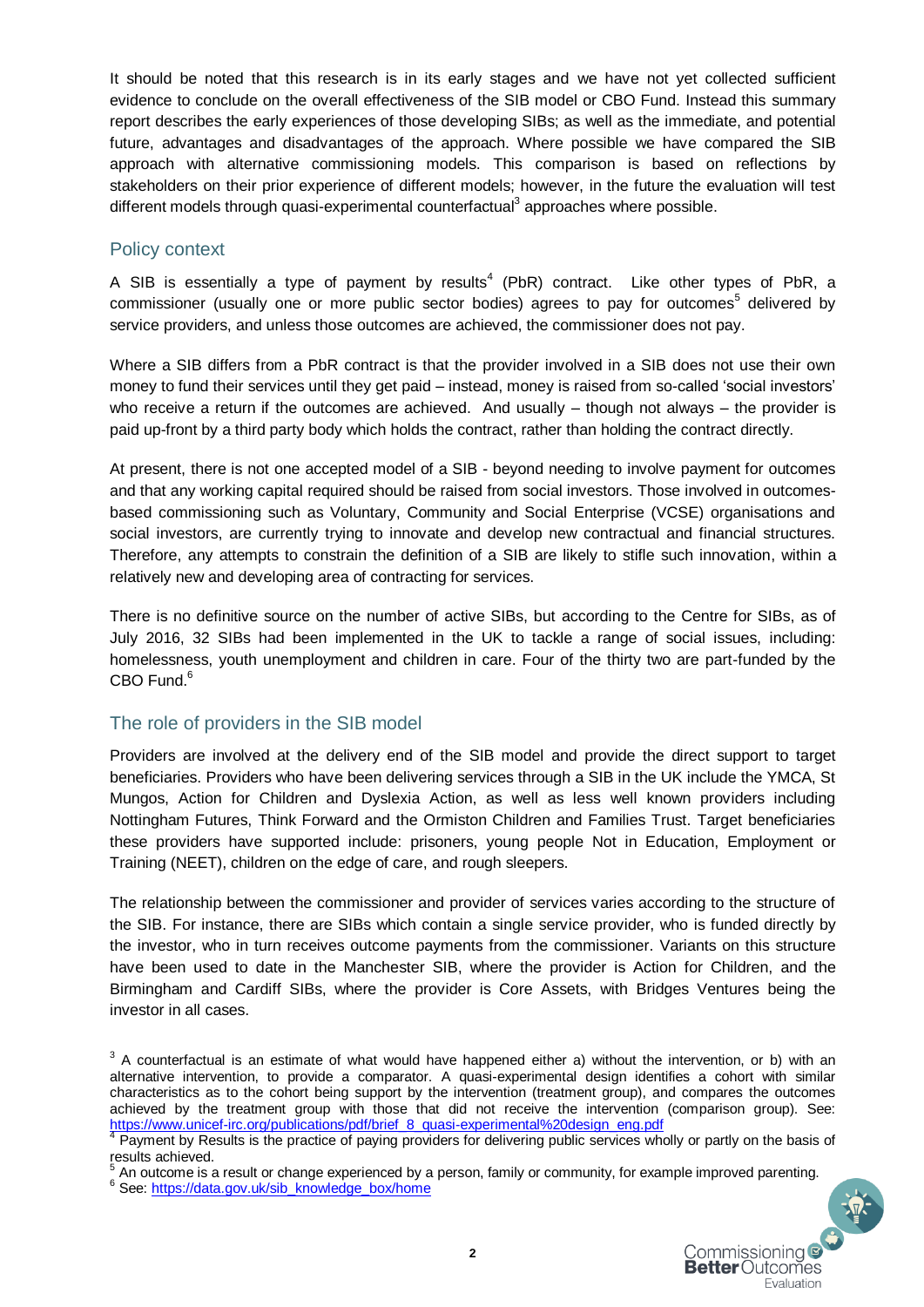It is also worth noting that SIBs often have more than one service provider delivering the activity to target beneficiaries. For instance, for the Peterborough Prison SIB there are six providers including St Giles Trust, Sova, MIND and the YMCA. It is not uncommon for a SIB to have a prime provider and then a series of secondary providers who may, for instance, deliver services for a certain sub-set of beneficiaries (e.g. prisoners suffering from mental health problems), or a certain geographical area where a SIB covers a relatively large area (as is the case with the WtW SIB).

In the Reconnections SIB, Age UK Hertfordshire and Worcestershire is the main provider, but it is supported by five main delivery partners from the local Voluntary, Community and Social Enterprise (VCSE) sector and other VCSEs are expected to partner to support specific activities.

## **Summary of CBO Fund to Date**

The CBO Fund is funded by the Big Lottery Fund, with a mission to support the development of more SIBs in England. The details of the progress of the project pipeline are shown in the table below.

#### **Table 1: CBO Fund: Summary of progress to date**

| Task                      | 2016 |
|---------------------------|------|
| CBO/ SOF Eol agreed       | 78   |
| Development grants agreed | 62   |
| Full awards agreed by CBO | 22   |
|                           |      |

*Source: Big Lottery Fund*

22 actual full awards (including in-principle awards that potentially may not progress) have been provided by CBO.

14 of the 22 full awards are commissioner-led, five are provider-led and three are currently led by intermediary management agents<sup>7</sup>. All of them involve the VCSE sector.

## **Advantages of SIBs from a provider perspective**

The views from providers generally informed about SIBs paint an early positive picture. Over four fifths of providers reported in the service provider survey to have had a good or very good experience of SIBs they had been involved in. All of the providers responding to the survey stated that they were likely or very likely to be involved in a SIB in the future.

There is a strong emphasis in the literature on the biggest single benefit of SIBs for providers being that they enable smaller, VCSE providers to participate in payment by result type contacts where they would otherwise be unable to due to a shortage of working capital and/or the inability or unwillingness to take on financial risk. As noted above, this is a key distinction between SIBs and conventional PbR.

 $<sup>7</sup>$  An intermediary is a party that offers intermediation services between other parties. In a social impact bond, that</sup> means an intermediary is not the commissioner, service provider or investor. Intermediaries have offered different services to the social impact bonds developed so far. Services that can be provided by intermediaries include: introducing parties to the deal; gathering evidence and producing feasible options; facilitating negotiations between parties; raising investor capital; establishing a special purpose vehicle; and managing performance.

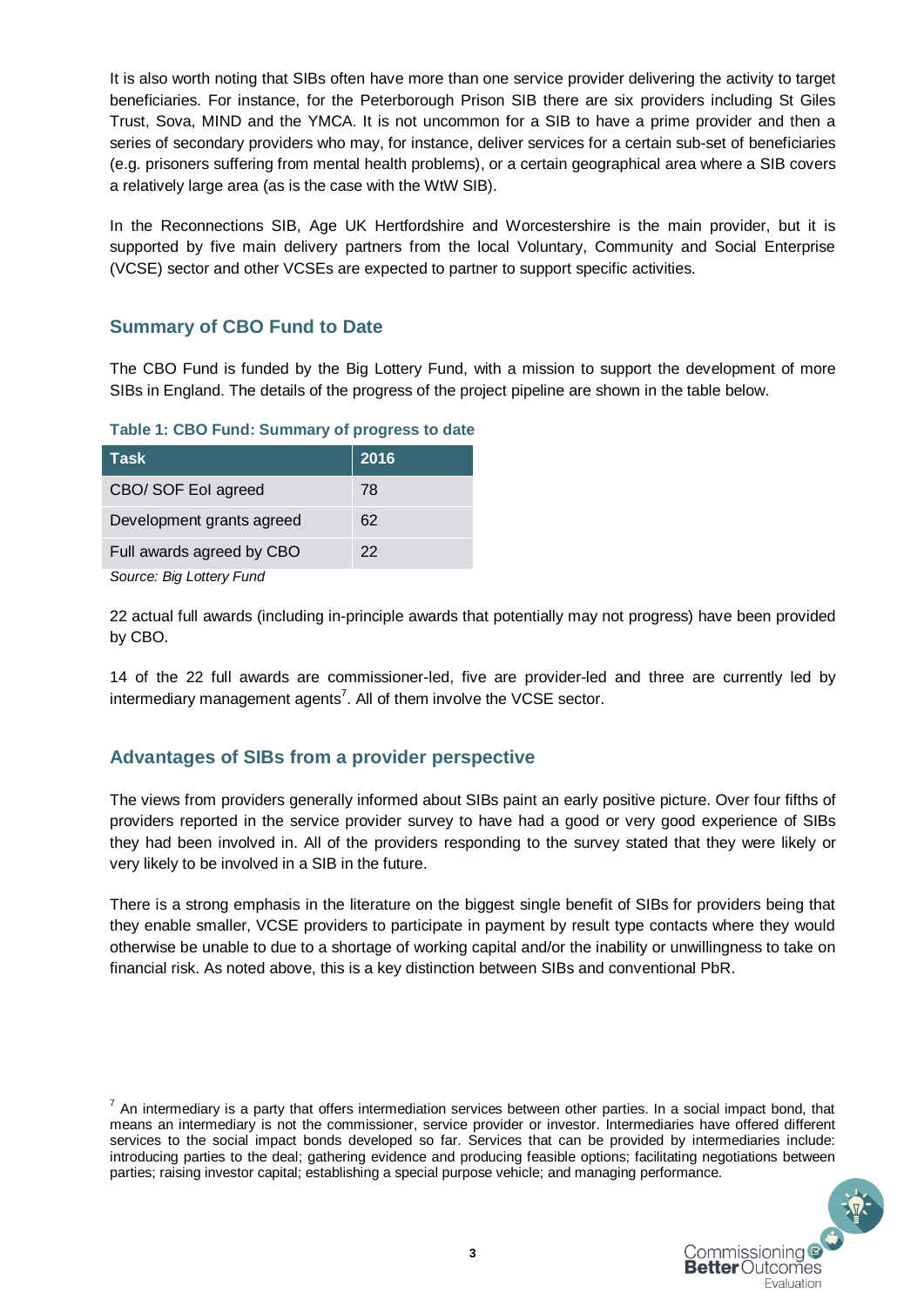This benefit of the SIB model to smaller providers is supported by our research with the VCSEs involved in the CBO-funded SIBs, who reported that: if the contract had been issued as a standard PbR contract they would not have been able to bid for the reasons described above (i.e. shortage of working capital and/or inability to take on financial risk); and the SIB structure enabled them to get involved.

In terms of motivations as to why providers wanted to get involved in a SIB, most respondents to our service provider survey, and consultations during our in-depth reviews, indicated funding and access to new capital as the main reason. Providers felt that the SIB model was likely to bring in new financial opportunities for them, at a time when funding sources are becoming more difficult to find. In turn, providers felt that this new funding would enable them to provide more innovative, efficient and effective services, particularly because the SIB model allows for greater flexibility and is focussed on achieving outcomes (rather than activities or outputs<sup>8</sup>). Embedding an 'outcome focussed culture' among service providers was another key benefit perceived by providers, when they initially became involved in a SIB, as they believed it could help them achieve more social impact.

The table below summarises the main advantages of SIBs for providers as directly reported by those providers taking part in the consultations who were either considering, developing or involved in SIBs.

| <b>Advantage</b>                                | <b>Reason for Advantage</b>                                                                                                                                                                                                                                                                             |
|-------------------------------------------------|---------------------------------------------------------------------------------------------------------------------------------------------------------------------------------------------------------------------------------------------------------------------------------------------------------|
| <b>Additional and new funding</b>               | A key driver and motivator for service providers getting involved in<br>SIBs was around it introducing a new source of funding into the<br>organisation which would not have been accessed otherwise.                                                                                                   |
|                                                 | Through the involvement of social investors, SIBs have allowed<br>providers to deliver more activities as a consequence of this new<br>finance and introduced them to new types of delivery models which<br>they can use in their other (non SIB) related activities.                                   |
|                                                 | Service providers have also found that the funding provided through a<br>SIB tends to be for longer periods of time, and is more 'protected' (i.e.<br>not subject to year-on-year reductions) than traditional fee-for-service<br>contracts.                                                            |
| <b>Embeds more outcomes-</b><br>focused culture | The focus on evidencing outcomes to trigger payments improves<br>services providers' ability to demonstrate their impact. This 'proof' of<br>positive impact is helpful to demonstrate to stakeholders outside of the<br>project/contract in other areas of the organisations' work.                    |
|                                                 | In practice, a SIB can help providers deliver more efficient and<br>effective services because of the focus on outcomes and results.                                                                                                                                                                    |
|                                                 | The focus on outcomes also allows providers to have flexibility around<br>the design and delivery of their service. However, as we expand upon<br>below, this does create additional demands on service providers.                                                                                      |
| <b>More flexible service</b><br>delivery        | The flexibility comes from the fact that service providers are more<br>easily able to adapt support, due to the outcomes-based nature of the<br>contract. This was particularly noted in the Peterborough SIB, where<br>the final delivery model was very different to that envisaged at the<br>outset. |
|                                                 | This is facilitated by the improved contract management mentioned<br>above – as everyone's interests are aligned there is a desire to move<br>quickly to adapt the delivery model when it is not working.                                                                                               |

 $8$  An output is the unit of service delivered, for example number of people completing a programme.

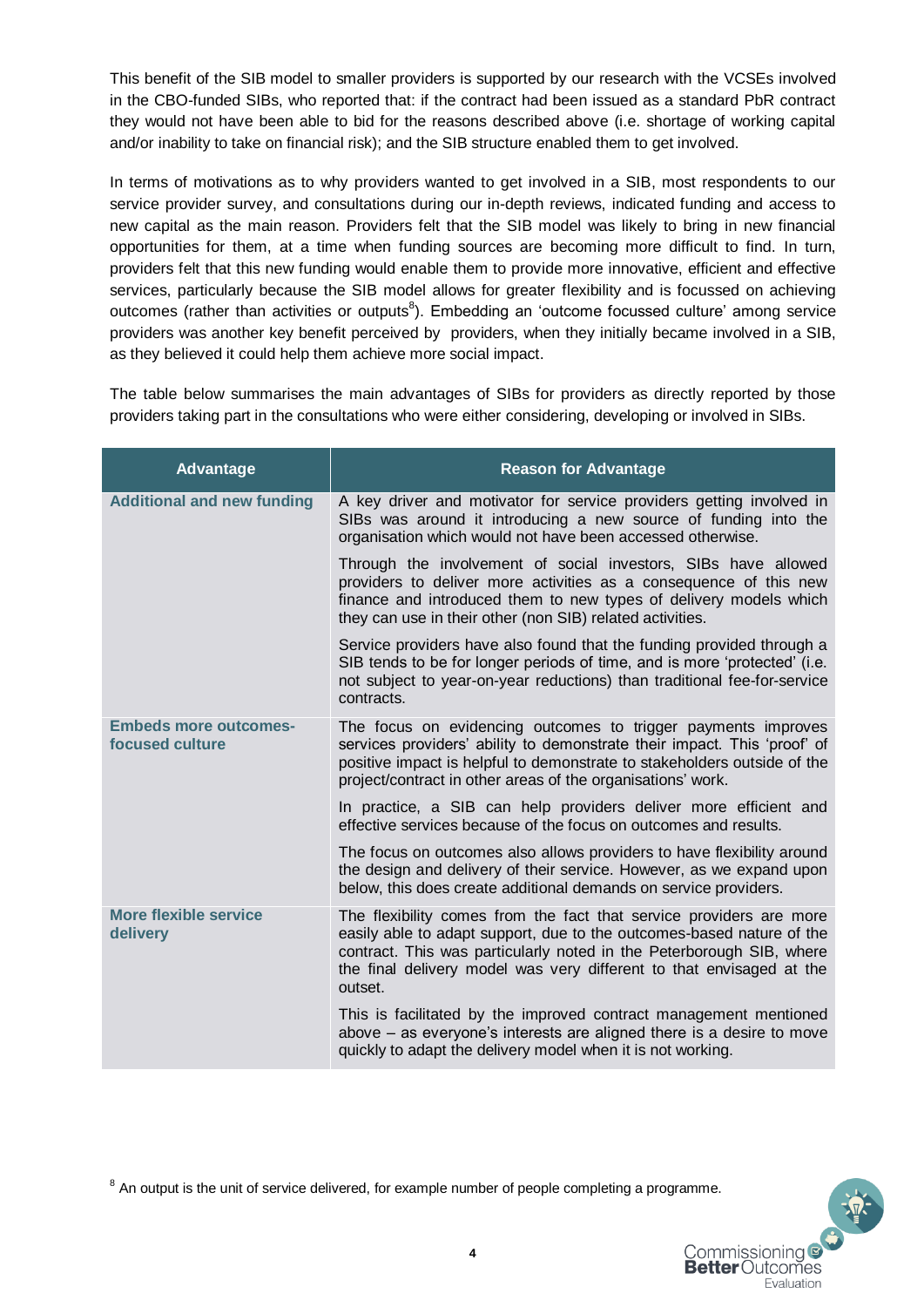# **Disadvantages of SIBs and challenges to their development from a provider perspective**

Despite generally positive views from the providers outlined above, there were a few reported disadvantages and challenges for providers to overcome. Although most providers reported in the Service Provider Survey that they generally had a good understanding of a SIB, there were still elements of the model that were understood less. In particular, providers highlighted a limited understanding around the role and relationship of the investor in the SIBs. This included less understanding of how best for providers to engage with investors in the first place; how to share risk between providers and investors; and generally the best ways for providers and investors to work together in the design and delivery of a SIB.

The table below summarises the main disadvantages of, and challenges linked to, SIBs for providers, as reported by the providers in the research taking part in the consultations who are either considering, developing or involved in a SIB.

| <b>Challenge</b>                                         | <b>Reason for Disadvantage/Challenge</b>                                                                                                                                                                                                                                                                                                                                                                      |
|----------------------------------------------------------|---------------------------------------------------------------------------------------------------------------------------------------------------------------------------------------------------------------------------------------------------------------------------------------------------------------------------------------------------------------------------------------------------------------|
| Long time to develop                                     | SIBs can take a very long time to develop and circumstances can<br>change in that time that can curtail their development (e.g. a key<br>member of staff leaving).                                                                                                                                                                                                                                            |
| <b>Complexity</b>                                        | SIBs can involve multiple investors, commissioners, intermediaries and<br>service providers; and outcomes-based commissioning, which often<br>involves very robust monitoring to evidence impact. All of these factors<br>lead to SIBs being complex and difficult to understand for service<br>providers - particularly those who are new to SIBs.                                                           |
|                                                          | A SIB may also require a VCSE to operate in new ways. For example,<br>staff may need to adjust to changes including measuring progress on a<br>daily basis, and have in place a flexible resource structure which can be<br>adapted to meet unexpected patterns of demand. It is therefore likely<br>that they will need to develop new skills and knowledge.                                                 |
| <b>Developing new</b><br>relationships                   | SIBs may also require providers to develop new relationships with<br>stakeholders they have previously not worked with before, such as<br>investors and those overseeing the management of the SIB in a vehicle<br>like a Special Purpose Vehicle (SPV). The amount of effort required to<br>establish and maintain these new relationships is often significant.                                             |
| Lack of understanding of<br>investors and intermediaries | Interviews with providers revealed their lack of understanding of the role<br>of the investor, as well as their belief of certain myths around the SIB<br>model more widely. Although most understood that the investor<br>provided the upfront payments many providers had a lack of<br>understanding around:                                                                                                |
|                                                          | The expected rates of return required by investors if the SIB<br>achieved the outcomes expected;<br>The extent to which the investor will involve themselves in the<br>$\overline{\phantom{a}}$<br>design and management of the service;<br>The way outcome payments work for providers; and<br>The level and type of evidence required by the providers for the<br>outcome payments (and to prove 'impact'). |

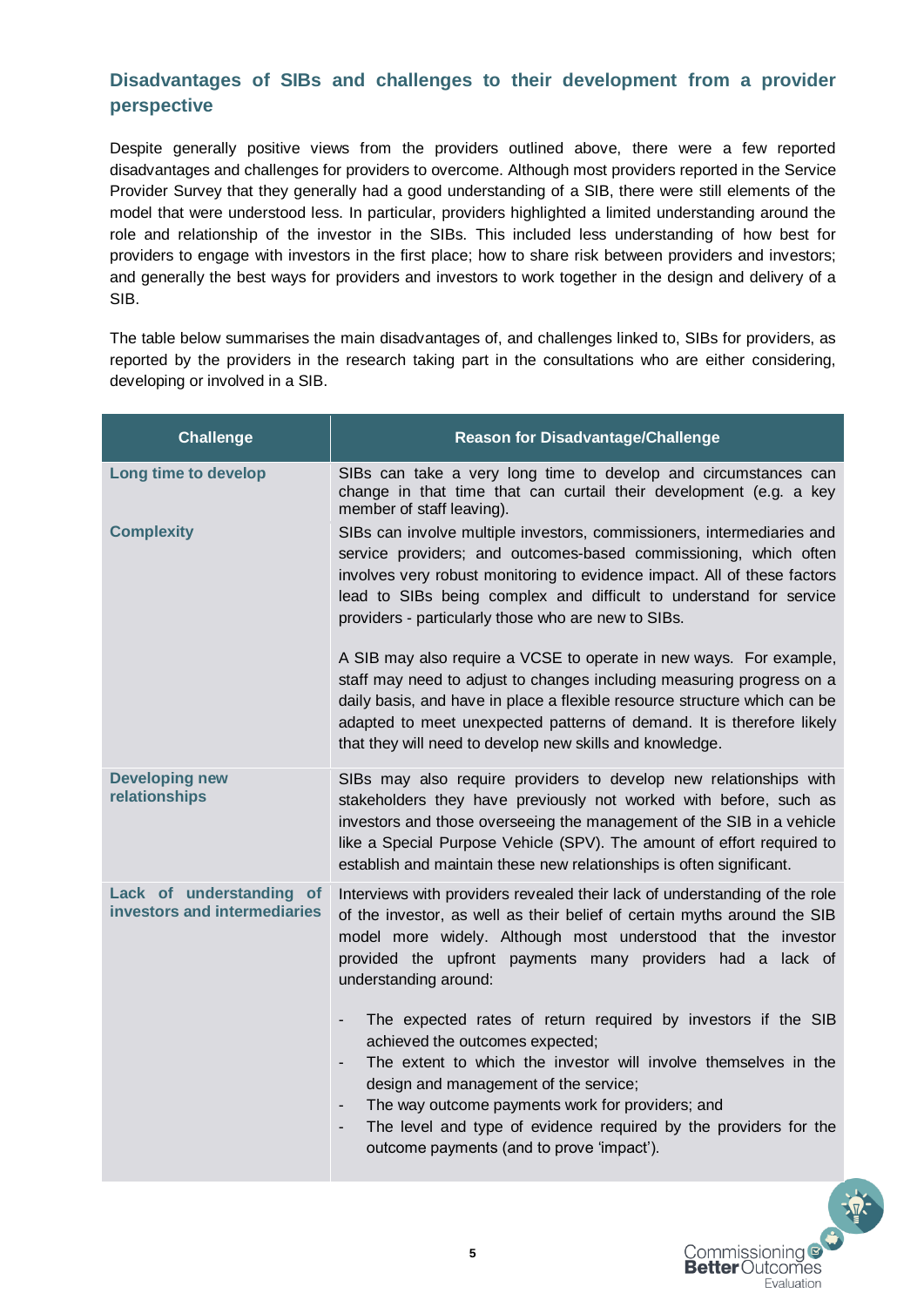| <b>Challenge</b>                          | <b>Reason for Disadvantage/Challenge</b>                                                                                                                                                                                                                                                                                                                                                                                                                                                                                                                                   |
|-------------------------------------------|----------------------------------------------------------------------------------------------------------------------------------------------------------------------------------------------------------------------------------------------------------------------------------------------------------------------------------------------------------------------------------------------------------------------------------------------------------------------------------------------------------------------------------------------------------------------------|
|                                           | However, it is worth highlighting that a provider does not necessarily<br>need to know all these factors, provided they know what outcomes they<br>are working towards, and what data they are required to collect to<br>evidence their progress towards them.                                                                                                                                                                                                                                                                                                             |
| Agreeing contracts to suit<br>all parties | Agreeing contacts is a challenge for all parties. However, pertinent to<br>providers, there has sometimes been too much transfer of risk from the<br>commissioners and investors to the providers. Too much risk transfer is<br>a deterrent for providers, who are ultimately responsible for the<br>achievement of outcomes among the beneficiaries. When there is a<br>primary and secondary provider involved in the SIB, then there is often<br>an additional layer of contracts to design and agree.<br>A way to overcome the challenges associated with agreeing the |
|                                           | contracts for SIBs could be to involve providers early on when designing<br>the SIB.                                                                                                                                                                                                                                                                                                                                                                                                                                                                                       |
| <b>Scale</b>                              | Investors reported in the Investor Survey that SIBs were only viable<br>when they were above a certain investment value level (£1m). This was<br>due to the required organisation and on-going contract performance<br>overheads. Some service providers in the Service Provider Survey<br>reported that this excluded them from getting involved in SIBs.<br>However, some investors are more willing to invest at a lower level.                                                                                                                                         |

## **Other SIB Observations**

As well as the main advantages and disadvantages currently associated with SIBs, our research has revealed some other interesting findings relevant for providers:

 **In many instances development is being driven by service providers:** In the CBO Fund a substantial number of applications are being or have been driven by service providers (40 out of 115 EOIs were provider-led). This service-provider-driven approach seems to have both strengths and weaknesses. In terms of strengths, a provider-led SIB can change the dynamics of the relationship between commissioners and service providers, creating more of an equal partnership rather than a service design led by the commissioner. However, the weakness of this approach is that these SIBs can be supply, not demand-led. In some instances, significant amounts of time and funding have been spent by service providers, grant funders and intermediaries on developing SIBs that commissioners have been unwilling to commission. This has led some SIBs to face indefinite delays and others to end completely despite significant development funding. A further disadvantage is the issue that SIBs led by providers or intermediaries (or sometimes both) can cause for procurement, especially when the provider/intermediary has had a role in the co-design of the project and subsequently wishes to compete for the SIB contract.

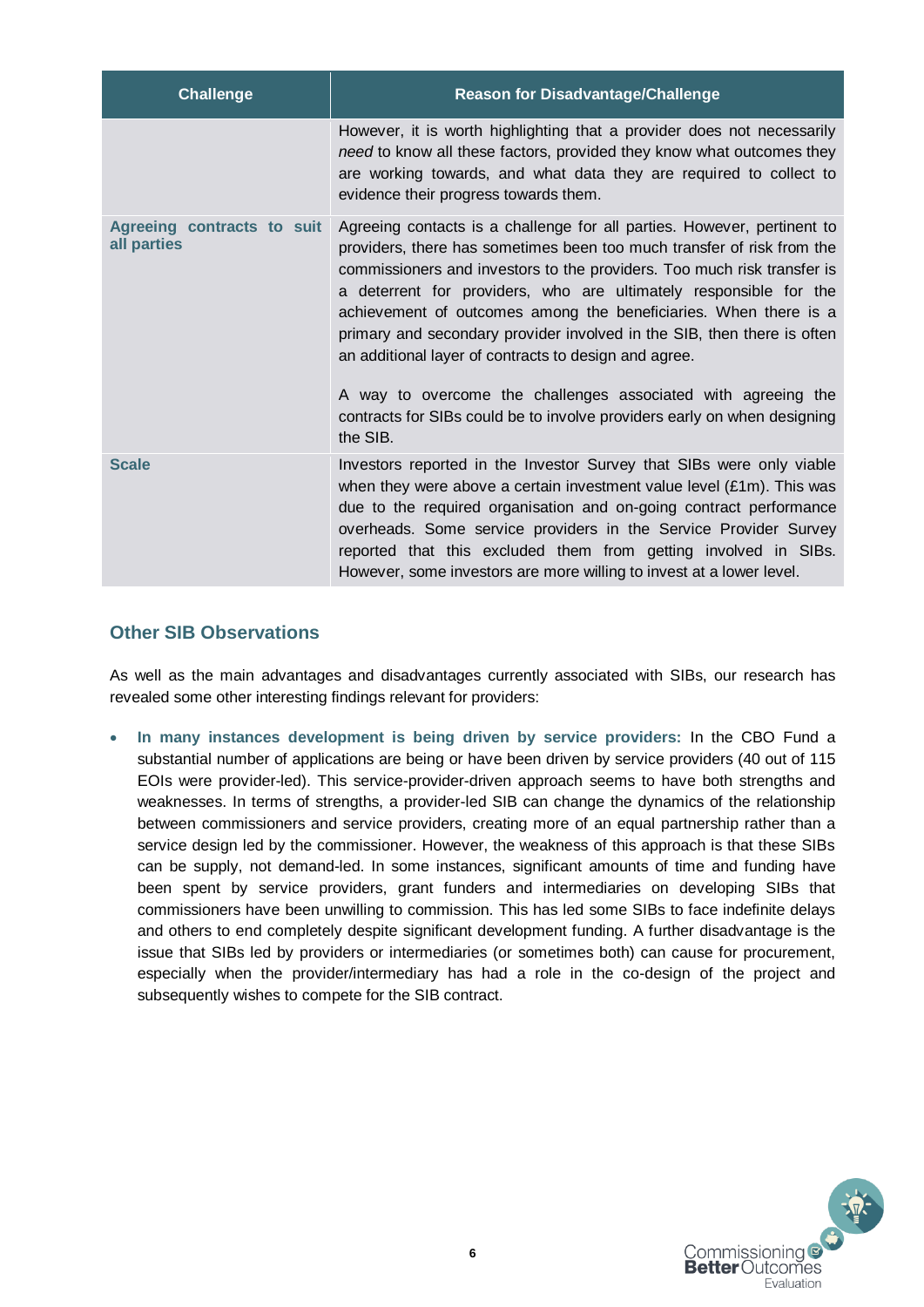- **Increased data collection and performance management**: Both our own evaluation work, and evaluations of other SIB programmes (such as of the Essex Sib and Department for Work and Pensions Innovation Fund) have found that SIBs tend to have enhanced performance management than fee-for-service contracts. This is because there is an increased alignment of interest between the investor, commissioner and service provider to maximise the outcomes achieved by the intervention<sup>9</sup>. This in turn improves partnership working and enhances contract management. The close partnership can also bring together distinct expertise and address knowledge gaps across the partners. Whilst this is generally regarded positively, other SIB evaluations have found that this leads to an increased demand on service providers to evidence outcomes and report on performance that is often not envisaged or costed for. What is not yet known is whether this increased performance management leads to more outcomes being achieved.
- **How innovative are SIB-funded interventions?** Innovation in service delivery is often cited as one of the key benefits of SIBs, encouraged by the outcomes-based payment framework and relative freedom providers are given to devise their own solutions. Indeed, many of the service providers responding to our survey reported that SIBs led to more innovative service delivery. There is, however, some evidence that the interventions commissioned via SIBs are not always as innovative as might be perceived or expected. We have found, as have others researching SIBs, that some interventions are relatively conventional in approach and/or are similar to other programmes which are not SIB funded. A recent CRESSI roundtable, held at the University of Oxford, found that service providers often feel innovation is constrained by the increased performance management requirements described above:

*"…contrary to greater freedom to innovate, third sector providers felt there was a significant degree of oversight and intervention due to supererogatory expectations from social investors…Overall, the evidence suggests that SIBs demonstrate a mixed capacity to support innovation in service delivery and achieve improved social outcomes relative to existing service interventions."<sup>10</sup>*

There are potentially a number of reasons for this apparent contradiction, including that references to innovation in delivery should more properly refer to flexibility within the delivery model, and the willingness of all parties to adapt it to changing circumstances; and that innovation was demonstrated more clearly in other aspects of the SIB.

 **Are SIBs encouraging smaller VCSEs to get involved?** One of the advantages often claimed for SIBs is that the up-front funding that they provide enables the involvement of relatively small VCSEs as service providers, because such providers are shielded from the financial risk involved in conventional PbR. In our review of SIB literature carried out for SIBs: the State of Play we found limited evidence for this, and some scepticism among commentators about the extent to which SIBs could sensibly be embraced by smaller providers. There is however evidence that smaller providers have been encouraged, certainly as far as the CBO-funded SIBs that we have reviewed are concerned. In WtW, a number of local providers have been able to deliver the services and in Reconnections, a larger network of small, local providers is delivering services under the umbrella provided by Age UK. Against this a significant proportion of SIBs involve only one provider, most of which (e.g. Action for Children) have a long track record of involvement in similar programmes on a conventional 'fee for service'<sup>11</sup> basis. It will be interesting, therefore, to evaluate whether and to what extent SIBs continue to genuinely encourage new market entrants, including those who would otherwise be unable to bear the operational or financial risk of an outcomes-based contract, or conversely a smaller group of larger providers increasingly becoming established as 'known quantities' with a track record of successful delivery within the confines of SIBs.

A fee for service contract is one where payments are based on service levels or outputs delivered, rather than outcomes.



<sup>&</sup>lt;sup>9</sup> An intervention is the activities undertaken with the intention of producing the desired outcome.<br><sup>10</sup>CRESSI Policy Roundtable Summary. See: http://www.sbs.ox.ac.uk/sites/ Policy Roundtable Summary. See: [http://www.sbs.ox.ac.uk/sites/default/files/research](http://www.sbs.ox.ac.uk/sites/default/files/research-projects/CRESSI/docs/cressi-policy-roundtable-summary-SIBs.pdf)projects/CRESSI/docs/cressi-policy-roundtable-summary-SIBs.pdf<br>
<sup>11</sup> A foc. for sexuring